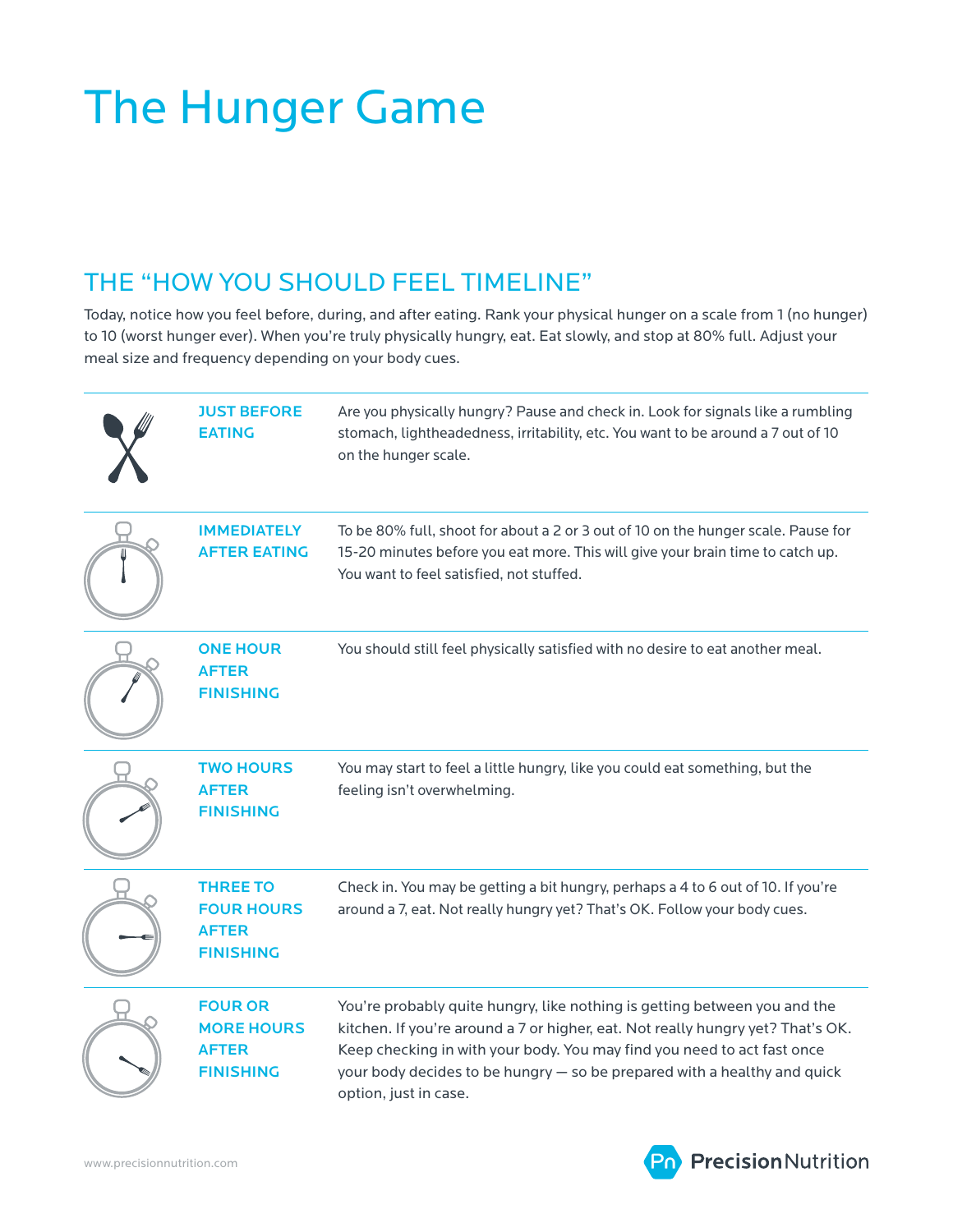## How Hungry Am I?

This worksheet helps you get into the habit of noticing how physically hungry or full you are. Look for body cues such as:

- growling stomach or sense of stomach emptiness
- lightheadedness; headache
- irritability, shakiness

physical hunger cues and learn to calibrate

The more you practice observing your physical hunger cues (and differentiating them from just wanting to eat), the better you will get.

#### **GOALS**

1.

Stay aware of your

your eating.

Start eating when

2.

you're around a 7 or higher.

Stop eating when you're around a 2 or 3 (80% full).

3.

Notice your thoughts, emotions, and physical sensations around eating times.

4.

Try to distinguish "need to eat" from "want to eat" or "should eat".

5.

#### HOW TO USE THIS SHEET

- 1. Mark TWO boxes for each meal: how hungry you are when you *start* eating, and how hungry you are when you *finish* eating.
- 2. Observe and record your physical and emotional sensations at each meal. For physical sensations, focus on how your stomach feels in particular

#### EXAMPLE

| <b>DATE</b>    | <b>TIME</b> | <b>HUNGRIEST</b>                                          |                                                                                                                     |   |                          |                                                                         |                |                                                                |               |                | <b>NOT HUNGRY</b> |  |
|----------------|-------------|-----------------------------------------------------------|---------------------------------------------------------------------------------------------------------------------|---|--------------------------|-------------------------------------------------------------------------|----------------|----------------------------------------------------------------|---------------|----------------|-------------------|--|
| an 26/14 12 pm |             | 10                                                        | (9)                                                                                                                 | 8 |                          | 7 6 5 4                                                                 |                |                                                                | $\sim$ 3      | $\overline{2}$ |                   |  |
|                |             |                                                           | NOTES Starving when I started out didn't eat breakfast. Over-ate.<br>Feel really gross and full now; upset stomach. |   |                          |                                                                         |                |                                                                |               |                |                   |  |
|                | 5.pm        | 10                                                        | 9                                                                                                                   | 8 | $\binom{7}{ }$           |                                                                         |                | $\begin{array}{ccccccccc}\n6 & & & 5 & & 4 & & 3\n\end{array}$ |               | $\overline{2}$ |                   |  |
|                |             | NOTES Didn't stop soon enough; feel sluggish and bloated. |                                                                                                                     |   |                          |                                                                         |                |                                                                |               |                |                   |  |
|                | $\beta$ pm  | 10 <sup>°</sup>                                           | 9                                                                                                                   | 8 | $\overline{7}$           | (6)                                                                     | 5 <sup>5</sup> | $\overline{4}$                                                 | $\binom{3}{}$ | $\overline{2}$ |                   |  |
|                |             |                                                           |                                                                                                                     |   | stomach upset subsiding. | NOTES Feel good. Went to the store and bought some nice berries to eat. |                |                                                                |               |                |                   |  |